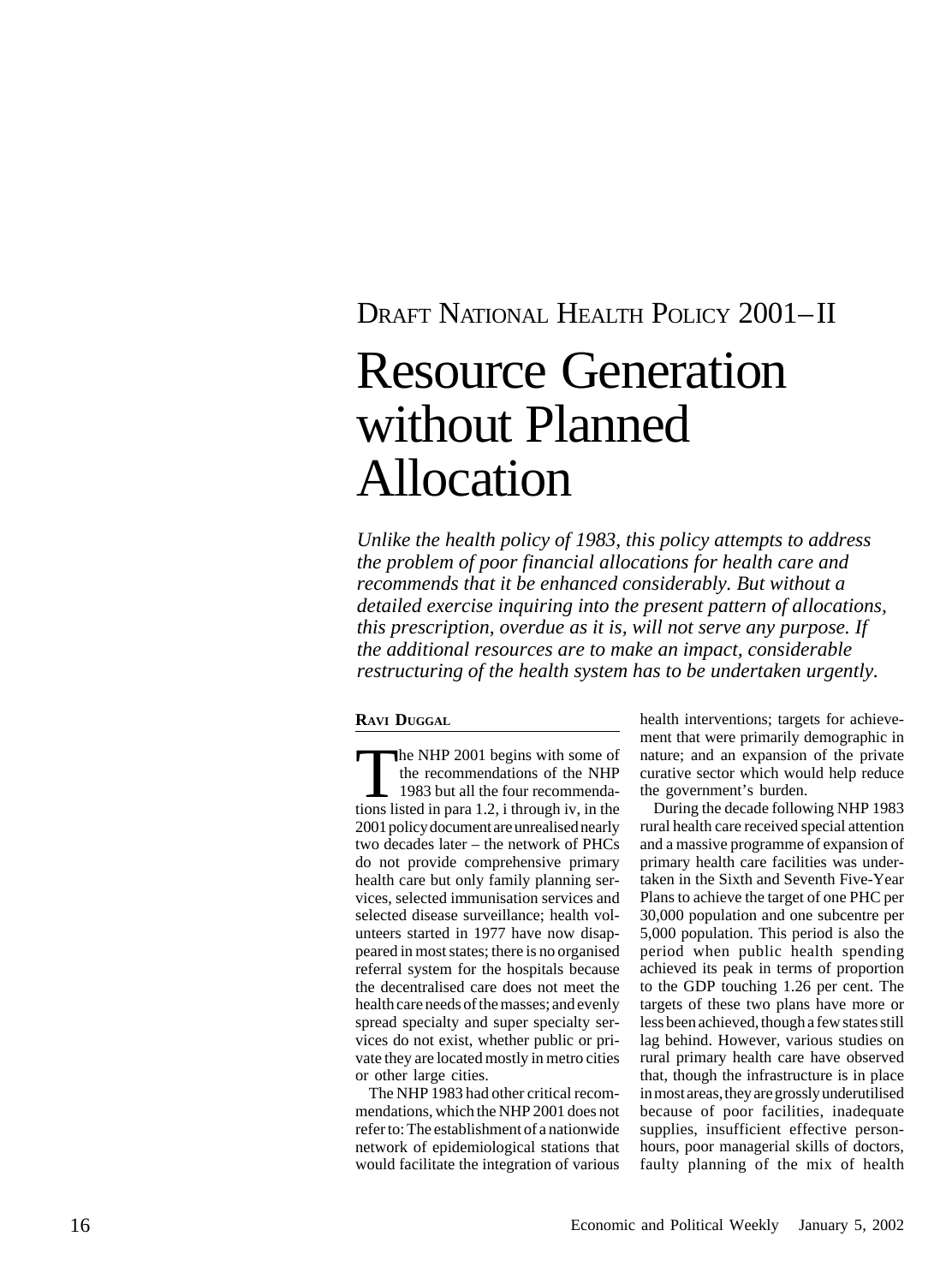programmes and lack of proper monitoring and evaluatory mechanisms. Further, the system being based on the health team concept has failed to work because of the mismatch of training and the work allocated to health workers, inadequate transport facilities, non-availability of appropriate accommodation for the health team and an unbalanced distribution of work time for various activities. In fact, various studies have observed that family planning, and more recently immunisation, get not only a large share of public health resources, but also take a disproportionately large share of the health workers' effective work time. [NSS1987; IIM(A) 1985; NCAER 1991; NIRD 1989; Ghosh 1991; ICMR 1989; Gupta and Gupta1986; Duggal and Amin 1989; Jesani et al 1992; NTI 1988; ICMR 1990.]

Among the other tasks listed by the NHP 1983, decentralisation and de-professionalisation have taken place in a limited context but there has been no community participation. The entire burden of whatever care PHCs and SCs provide falls on the shoulders of the ANM – the male health worker is being phased out and the health volunteers are vanishing in most states. This model of primary health care being implemented in the rural areas has not been acceptable to the people as evidenced by their health care-seeking behaviour. The rural population continues to use private care with a tremendous load of out-of-pocket expenditures, and whenever they use public facilities for primary care it is the urban hospital they prefer [NSS 1987, Duggal and Amin 1989; Kannan et al ,1991; NCAER 1991, NCAER 1992, George et al,1992]. Let alone provision of primary medical care, the rural health care system has not been able to provide for even the epidemiological base that the NHP of 1983 had recommended. Hence, the various national health programmes continue in their earlier disparate forms, as was observed in the NHP 1983 [MoHFW, 1983: 6].

As regards the demographic and other targets set in the NHP 1983, only crude death rate and life expectancy have been on schedule. The others, especially fertility and immunisation related targets are much below expectation (despite special initiatives and resources for these programmes over the last two decades) and those related to national disease programmes are also much below the expected level of achievement. In fact, we are seeing a resurgence of communicable diseases.

However, where the expansion of the

private health sector is concerned the growth has been phenomenal thanks to state subsidies in the form of medical education, soft loans to set up medical practice etc... The private health sector's mainstay is curative care and this is growing over the years (especially during the 1980s and 1990s) at a rapid pace largely due to a lack of interest of the state sector in non-hospital medical care services, especially in rural areas [Jesani and Ananthram 1993]. Various studies show that the private health sector accounts for over 70 per cent of all primary care treatment sought, and over 50 per cent of all hospital care [NSS-1996, Duggal and Amin 1989, Kannan et al 1991, NCAER 1991, George et al,1992]. This is not a very healthy sign for a country where over two-thirds of the population lives either at or below subsistence levels.

 The above analysis clearly indicates that NHP 1983 did not reflect the ground realities adequately. The tasks enunciated in the policy were not sufficient to meet the demands of the masses, especially those residing in rural areas. "Universal, comprehensive, primary health care services", the NHP 1983 goal, is far from being achieved.

Though the NHP 2001 does not even refer to this goal, it clearly acknowledges that the public health care system is grossly short of defined requirements, functioning is far from satisfactory, that morbidity and mortality due to easily curable diseases continues to be unacceptably high, and resource allocations generally insufficient: It would detract from the quality of the exercise if, while framing a new policy, it is not acknowledged that the existing public health infrastructure is far from satisfactory. For the outdoor medical facilities in existence, funding is generally insufficient; the presence of medical and paramedical personnel is often much less than required by the prescribed norms; the availability of consumables is frequently negligible; the equipment in many public hospitals is often obsolescent and unusable; and the buildings are in a dilapidated state. In the indoor treatment facilities, again, the equipment is often obsolescent; the availability of essential drugs is minimal; the capacity of the facilities is grossly inadequate, which leads to overcrowding, and consequentially to a steep deterioration in the quality of the services (para 2.4.1 NHP 2001).

The NHP 2001 needs to be lauded for its concern for regulating the private health sector through statutory licensing and monitoring of minimum standards by

creating a regulatory mechanism. This has been an important struggle of health researchers and activists to build accountability within the private health sector and we hope the new policy addresses this issue rigorously. Also the express concern for improving health statistics, including national accounts, is welcome. A mechanism of assuring statutory reporting not only by the public system, but also the private sector is an urgent requirement so that health information systems provide complete and meaningful data.

### **Policy Prescriptions**

The main objective of NHP 2001 is to achieve an acceptable standard of good health amongst the general population of the country (para 3.1). The goals given in Box IV of the policy document are laudable but how their achievement in the specified time frame will happen has not been supported adequately in the policy document. Goal number 10, "Increase utilisation of public health facilities from current level of  $\langle 20 \rangle$  to  $>75$  per cent" is indeed remarkable. What it means is reversal of existing utilisation patterns which favour the private sector. While we support this goal to the hilt we are worried that many prescriptions of the policy favour strengthening of the private health sector and hence is contrary to this goal. Hence, all such prescriptions relating to a larger role of the private health sector must be removed from the policy and instead regulation of the practice and growth of the private health sector must be an important concern for this policy.

We support larger allocation of resources by the centre and larger allocations being recommended for state governments but the states must be given autonomy to use these resources as per their own needs and for this the centre must insist that states formulate their own health policies.

While much more resources need to be allocated for the public health sector, it is also clear that allocative efficiencies have to be looked into. Since the mid-1980s the proportion of consumables and maintenance costs and capital costs in the health budget have been declining and this decline got further hastened after the Fifth Pay Commission. The two NSSO surveys of 1986-87 and 1995-96 clearly show declines in share of public sector utilisation in both OPD and hospitalisation services between the two periods and this correlates very well with reductions seen in expenditures on the non-salary components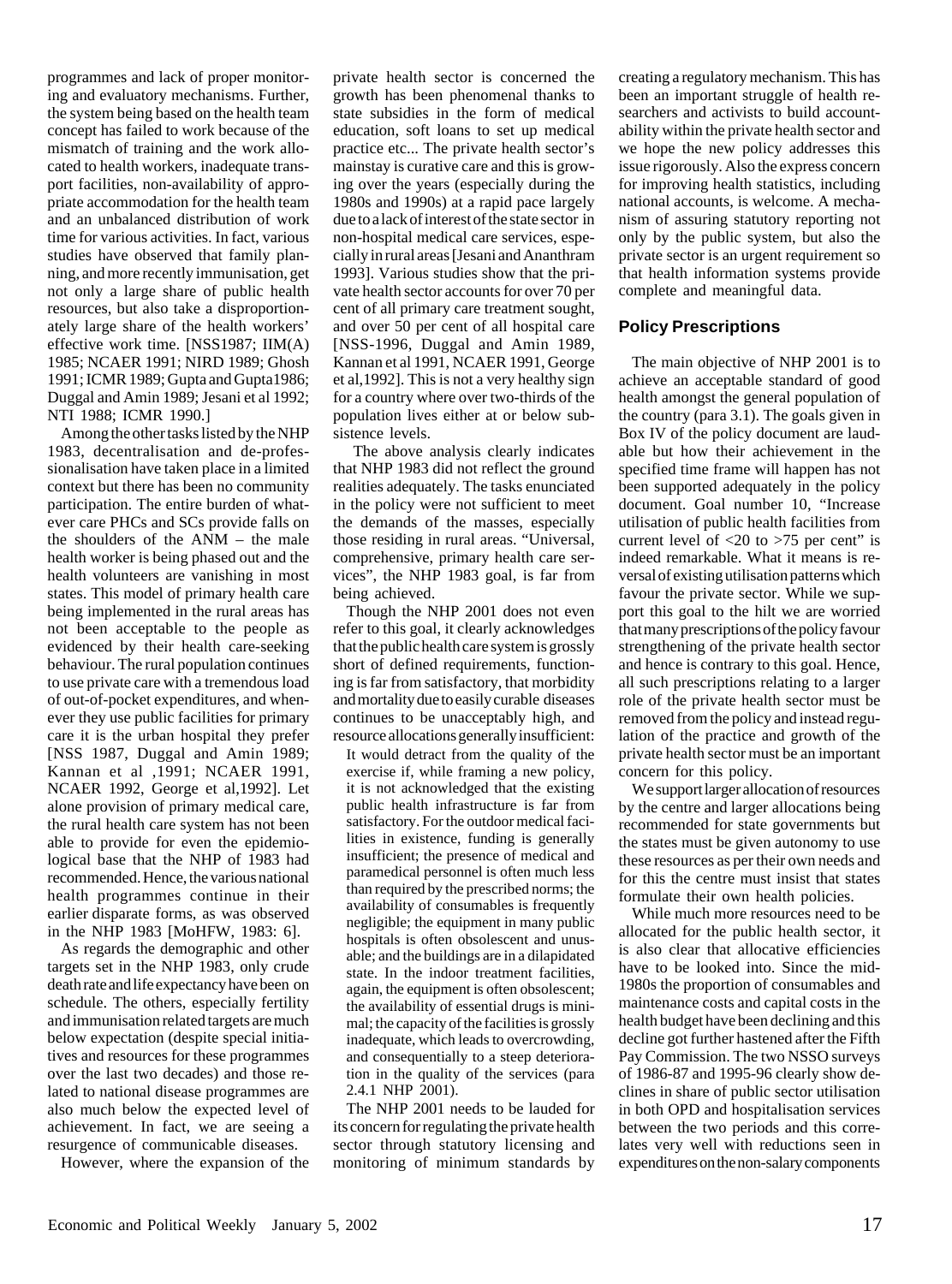of the health budgets. Instead of only talking about proportionate allocations to the primary, secondary and tertiary sectors in the new policy can we also talk about global budgeting with assured allocative ratios, that is budgets being distributed on a per capita basis (of course with appropriate weightages for sparse and hilly areas) and with clearly worked out ratios for line items. Moreover there should be autonomy to local governments to make their own health programmes subject to a review based on local epidemiological information and facts.

To illustrate this, taking the community health centre (CHC) area of 150,000 population as a 'health district' at current budgetary levels under global budgeting this 'health district' would get Rs 300 lakh (current resources of state and central governments combined is over Rs 20,000 crore, that is Rs 200 per capita). This could be distributed across this health district as follows: Rs 3,00,000 per bed for the 30 bedded CHC or Rs 90 lakh (Rs 60 lakh for salaries and Rs 30 lakh for consumables, maintenance, POL etc) and Rs 42 lakh per PHC (five PHCs in this area), including its subcentres and CHVs (Rs 32 lakh as salaries and Rs 10 lakh for consumables,

etc). This would mean that each PHC would get Rs 140 per capita as against less than Rs 50 per capita currently. In contrast a district headquarter town with 3,00,000 population would get Rs 600 lakh, and assuming Rs 3,00,000 per bed (for instance in Maharashtra the current district hospital expenditure is only Rs 1,50,000 per bed) the district hospital too would get much larger resources. To support health administration, monitoring, audit, statistics, etc, each unit would have to contribute 5 per cent of its budget. Of course, these figures have been worked out with existing budgetary levels and excluding local government spending which is quite high in larger urban areas. Given larger resource allocations as per the NHP 2001 recommendations, the per capita funds available would be much higher. Such reorganisation of fund allocations will remove the inadequacies of the public health system as highlighted in the policy in paras 2.4.1 and 4.4.1.

In para 4.3.1, the NHP 2001 talks about programme implementation through autonomous bodies. The 'health district' mentioned above could become the basic unit with a health committee constituting elected (panchayat), professional (doctors, nurses, etc) and consumer representatives into the governing body. This would also mean substantial pruning of the existing health bureaucracy as the control will now vest with the local authority and the role of the state health department would be overall monitoring and audit as indicated in the NHP 2001.

In para 4.4.2 the NHP 2001 expresses the practical need to levy reasonable user charges for certain secondary and tertiary health care services. User charges is a regressive means of recovering costs and given the overall conditions of poverty, it is also not an appropriate means of collecting revenues. Those who have the capacity to pay must be made to pay through other means. All persons having regular wages/salaries or business incomes must contribute through payroll taxes for health, perhaps something similar to the profession tax charged in some states. Other ways of generating revenues need to be considered, such as proportion of turnover of health-degrading products like cigarettes, alcohol, gutkha, pan masalas, etc, as a health levy earmarked for the ministry of health. A health cess could be charged on items such as personal vehicles, airconditioners, mobile phones and other luxury products, owned houses of a certain